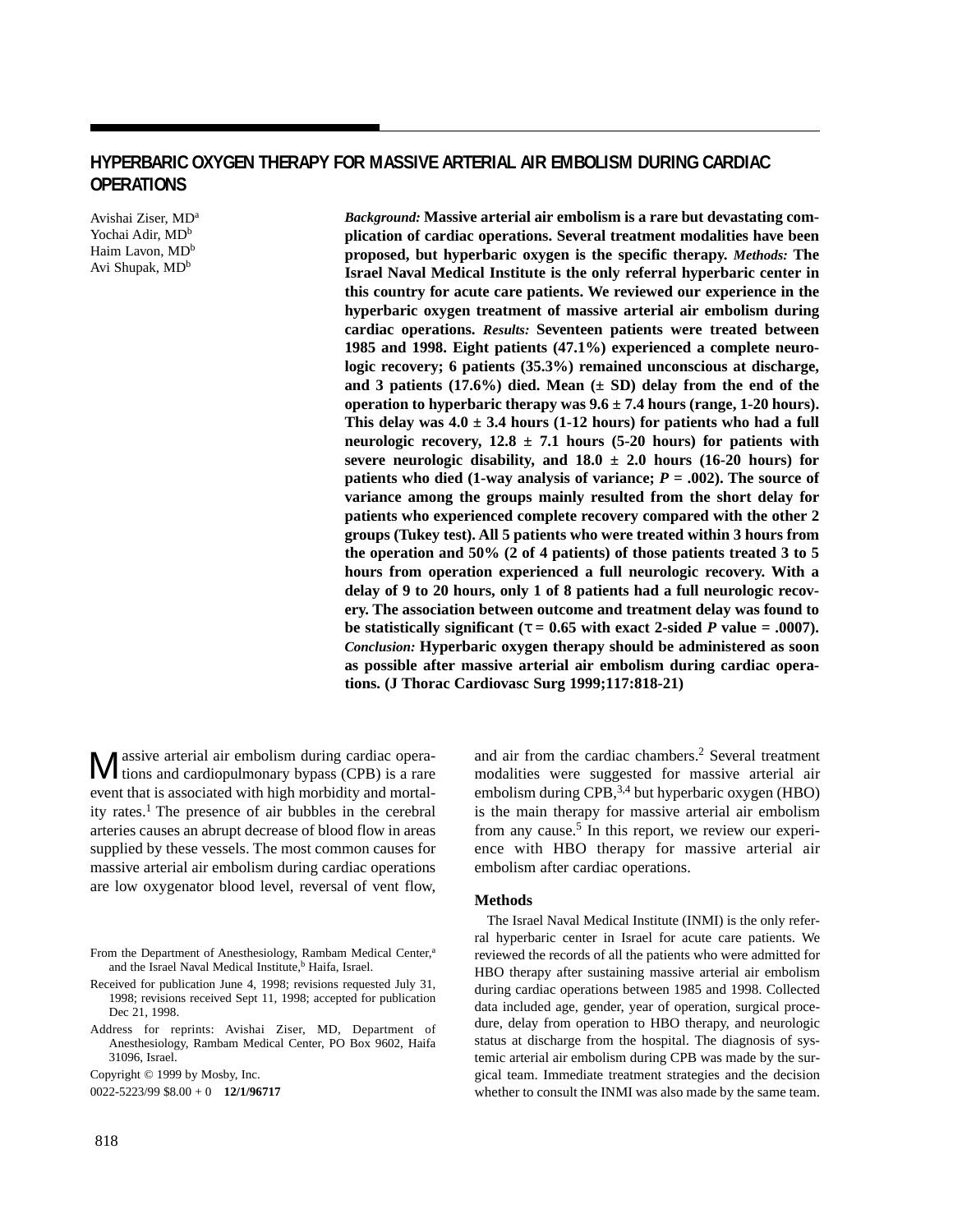**Table I.** *Demographic data, year of the operation, and surgical procedure* 

|                | Age<br>Gender<br>(y) |           | Year of   | Surgical       |
|----------------|----------------------|-----------|-----------|----------------|
| Patient        |                      | operation | procedure |                |
| 1              | 73                   | М         | 1998      | <b>CABG</b>    |
| $\overline{c}$ | 4                    | F         | 1990      | Closure of ASD |
| 3              | 62                   | F         | 1993      | <b>CABG</b>    |
| $\overline{4}$ | 70                   | F         | 1991      | <b>AVR</b>     |
| 5              | 2.5                  | М         | 1996      | Repair of TOF  |
| 6              | 77                   | М         | 1996      | CABG           |
| 7              | 65                   | M         | 1996      | <b>MVR</b>     |
| 8              | 52                   | М         | 1992      | CABG           |
| 9              | 75                   | M         | 1996      | CABG           |
| 10             | 71                   | F         | 1994      | <b>AVR</b>     |
| 11             | 4                    | F         | 1993      | Repair of TOF  |
| 12             | 79                   | M         | 1997      | $CABG + AVR$   |
| 13             | 53                   | М         | 1989      | <b>CABG</b>    |
| 14             | 62                   | F         | 1985      | CABG + CEA     |
| 15             | 57                   | М         | 1988      | CABG + MVR     |
| 16             | 77                   | F         | 1993      | <b>CABG</b>    |
| 17             | 55                   | М         | 1987      | CABG           |

*CABG*, Coronary artery bypass grafting; *ASD*, atrial septal defect; *AVR*, aortic valve replacement; *TOF*, tetralogy of Fallot; *MVR*, mitral valve replacement; *CEA*, carotid endarterectomy.

In all cases in which the INMI was consulted, we recommended an immediate transfer for HBO therapy, regardless of the time delay. Patients were transferred by an intensive care ground ambulance and were admitted at the surgical intensive cardiac care unit of the nearby hospital. They were transferred for HBO therapy as soon as possible thereafter. Monitoring during the HBO session included a 3-lead electrocardiogram, body temperature, pulse oximetry, end-tidal carbon dioxide, invasive blood pressure, and central venous or left atrial pressure. Arterial blood gas analysis was done at least once for every HBO session. Inotropic medications, vasodilators, crystalloids, colloids, red blood cells, and blood products were administered as needed. Neurologic status was evaluated by the patients' surgical service. A neurologist was consulted as needed. The end point was the neurologic status at discharge from the hospital.

**Statistical analysis.** Results are reported as mean ± SD. One-way analysis of variance and Tukey tests compared the mean differences in the time delay from the operation to HBO among the groups. The nonparametric correlation coefficient Kendall's tau (τ) with exact 2-sided *P* value was used to examine the association between outcome and treatment delay (STATISTICA for Windows, Release 4.3 B; StatSoft, Inc, Tulsa, Okla).

#### **Results**

Seventeen patient records were available for review. Patients were transferred from 5 cardiac surgical centers. Age, gender, year of operation, and the surgical procedure are listed in Table I. Fourteen patients (82%)

|                | Delay from operation | Neurologic |
|----------------|----------------------|------------|
| Patient        | to $HBO(h)$          | outcome    |
| 1              | 1                    | Recovery   |
| 2              | 2                    | Recovery   |
| 3              | 2.5                  | Recovery   |
| $\overline{4}$ | 3                    | Recovery   |
| 5              | 3                    | Recovery   |
| 6              | 3.3                  | Recovery   |
| 7              | 5                    | Recovery   |
| 8              | 5                    | Disability |
| 9              | 5                    | Disability |
| 10             | 9.5                  | Disability |
| 11             | 12                   | Recovery   |
| 12             | 16                   | Death      |
| 13             | 17                   | Disability |
| 14             | 18                   | Death      |
| 15             | 20                   | Disability |
| 16             | 20                   | Disability |
| 17             | 20                   | Death      |

were adults with ischemic and/or valvular heart disease, and 3 patients (18%) were children with congenital heart disease. All patients were neurologically intact before the operation. Neurologic status before HBO treatment could not be assessed because of the effect of anesthetics, sedatives, opioids, and, in some cases, muscle relaxants. Mean age was  $55 \pm 26$  years (range, 2.5-79 years). All patients underwent a cardiac operation with CPB. In all cases, systemic arterial air embolism was either suspected or clearly diagnosed while the CPB circuit was running. Immediate management included stopping pump flow, head-down position, evacuation of air, hypothermia, high pump flow after resumption of circulation, and, in few cases, glucocorticoid administration. Retrograde perfusion was not performed. In several occasions, the surgical team elected not to consult the INMI immediately but to treat the patient in the intensive care unit first. The delay from the end of the operation to the beginning of HBO therapy was  $9.6 \pm 7.4$  hours (range, 1-20 hours; Table II). All patients were intubated and mechanically ventilated on arrival to the hyperbaric center. Sixteen patients (94.1%) were treated according to the US Navy Table  $6A<sup>6</sup>$  One patient (5.9%) received hyperbaric therapy at 2.8 atmospheric absolute for 90 minutes. Three patients received additional hyperbaric sessions. Eight patients (47.1%) had a complete neurologic recovery; 6 patients (35.3%) remained unconscious at discharge, and 3 patients (17.6%) died during the same hospitalization; 1 of the deaths

| <b>Table II.</b> Delay from the end of the operation to the |
|-------------------------------------------------------------|
| beginning of HBO therapy and neurologic outcome             |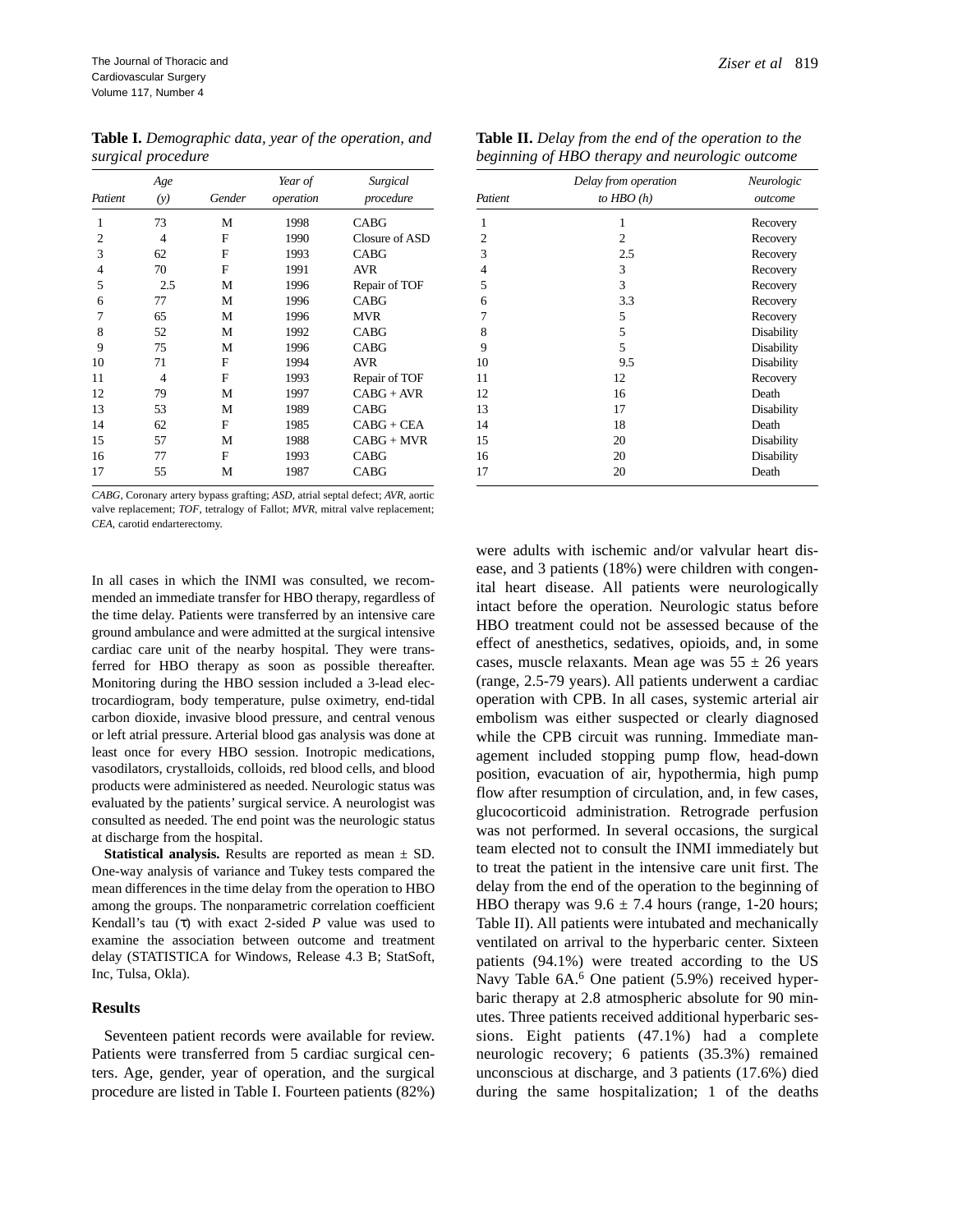occurred while the patient was being treated in the hyperbaric chamber. The delay from the operation to HBO was  $4.0 \pm 3.4$  hours (range, 1-12 hours) for patients who had a full neurologic recovery,  $12.8 \pm 7.1$ hours (range, 5-20 hours) for patients with severe neurologic disability, and  $18.0 \pm 2.0$  hours (range, 16-20) hours) for patients who died (1-way analysis of variance;  $P = .002$ ). The source of variance among the groups mainly resulted from the shorter delay for patients who experienced complete recovery compared with the other 2 groups (Tukey test). All 5 patients who were treated within 3 hours from the operation and 50% (2 of 4) of those patients who were treated 3 to 5 hours from the operation had a full neurologic recovery. With a delay of 9 to 20 hours, only 1 of 8 patients had a full neurologic recovery. The association between outcome and treatment delay was found to be statistically significant ( $\tau = 0.65$ , with exact 2-sided  $P = .0007$ ).

### **Discussion**

Systemic arterial air embolism is a rare but devastating complication of cardiac operation with CPB. Air bubbles obstructing the cerebral arteries can cause severe neurologic disability and death.<sup>2</sup> There is no unanimous approach for the best medical management of the patient who experiences a sudden onset of systemic arterial air embolism during CPB. Although many management options have been suggested in the literature,<sup>7,8</sup> HBO remains the main treatment for air embolism from any cause.<sup>5,9</sup> Air bubbles in the systemic circulation cause an immediate mechanical obstruction to blood flow, followed by a local inflammatory response, which may aggravate the damage.<sup>10</sup> Although micro air embolism during CPB is common, macroembolism is rare and largely underdiagnosed, undertreated, and underreported.<sup>3</sup> The incidence is estimated to be  $0.1\%$ <sup>1</sup> but may have been decreased since that report, because of improved surgical and pump techniques. The favorable effects of HBO in the treatment of systemic air embolism were reported in detail.<sup>9</sup> In brief, according to Boyle's law, a 6-fold increase in the atmospheric pressure will decrease the gas-bubble volume and diameter to 16.6% and 55% of its original size, respectively. Mechanical ventilation (inspired oxygen fraction  $= 1.0$ ) minimizes the partial pressure of nitrogen and provides a large pressure gradient for  $N_2$  absorption from the bubble. Decreased PaN<sub>2</sub> has been shown to accelerate bubble absorption.<sup>11</sup> When oxygen is administered at a partial pressure of 3 atmospheres absolute, 6 mL of oxygen is dissolved in 100 mL of blood, an amount that is enough for the tissue metabolism at rest, without oxygen carried by hemoglobin. Oxygen diffusion distance and tissue oxygen tension are also increased.12 HBO induces cerebral vasoconstriction and decreases intracranial pressure.<sup>13</sup> It may also inhibit the persistent adherence of leukocytes to cerebral endothelium.<sup>14</sup> In this report, we found that a shorter delay from the operation to HBO therapy, in patients with massive arterial air embolism, was associated with a better neurologic outcome. Similar results were reported by Murphy and colleagues,15 but their study lacks statistical analysis. It must be stressed, however, that our retrospective study does not provide enough data to support any specific time frame for HBO therapy in these patients. "The sooner the better" seems to be the rational approach. All patients were treated before any neurologic assessment was possible, so evaluation of improvement could not be performed. Inspection is not recommended if the patient spontaneously regains consciousness when massive arterial air embolism is suspected or clearly diagnosed during the operation. The approach may cause unnecessary delay and decrease the likelihood of neurologic recovery. We believe that a patient experiencing intraoperative air embolism should be treated by HBO as soon as possible. The nearby hyperbaric facility, adequately staffed and equipped for the care of critically ill patients, should be consulted as soon as the diagnosis is established, and transport arrangements should be made during the last part of the surgical procedure. When massive arterial air embolism is diagnosed during the operation, radiologic studies of the brain provide very little information and may cause an unnecessary delay of treatment.<sup>16</sup> In the different situation, at which a neurologic deficit is diagnosed the first time in the intensive care unit, but the cause is uncertain, radiologic study will probably be the next step. Macroemboli were found in the brain several hours<sup>17</sup> and even days after an embolic event.<sup>18</sup> Delayed treatment with HBO for systemic air embolism was reported,<sup>19</sup> including cases of cardiac operations,  $20,21$  and recovery might be achieved. Therefore HBO therapy should be given even after a long delay. The exact limit of this delay is unknown.

In summary, HBO is the specific treatment for massive arterial air embolism during cardiac operations. It should be administered as soon as possible after the end of the operation.

#### REFERENCES

1. Stoney WS, Alford WC Jr, Burrus GR, Glassford DM Jr, Thomas CS Jr. Air embolism and other accidents using pump oxygenators. Ann Thorac Surg 1980:29:226-40.